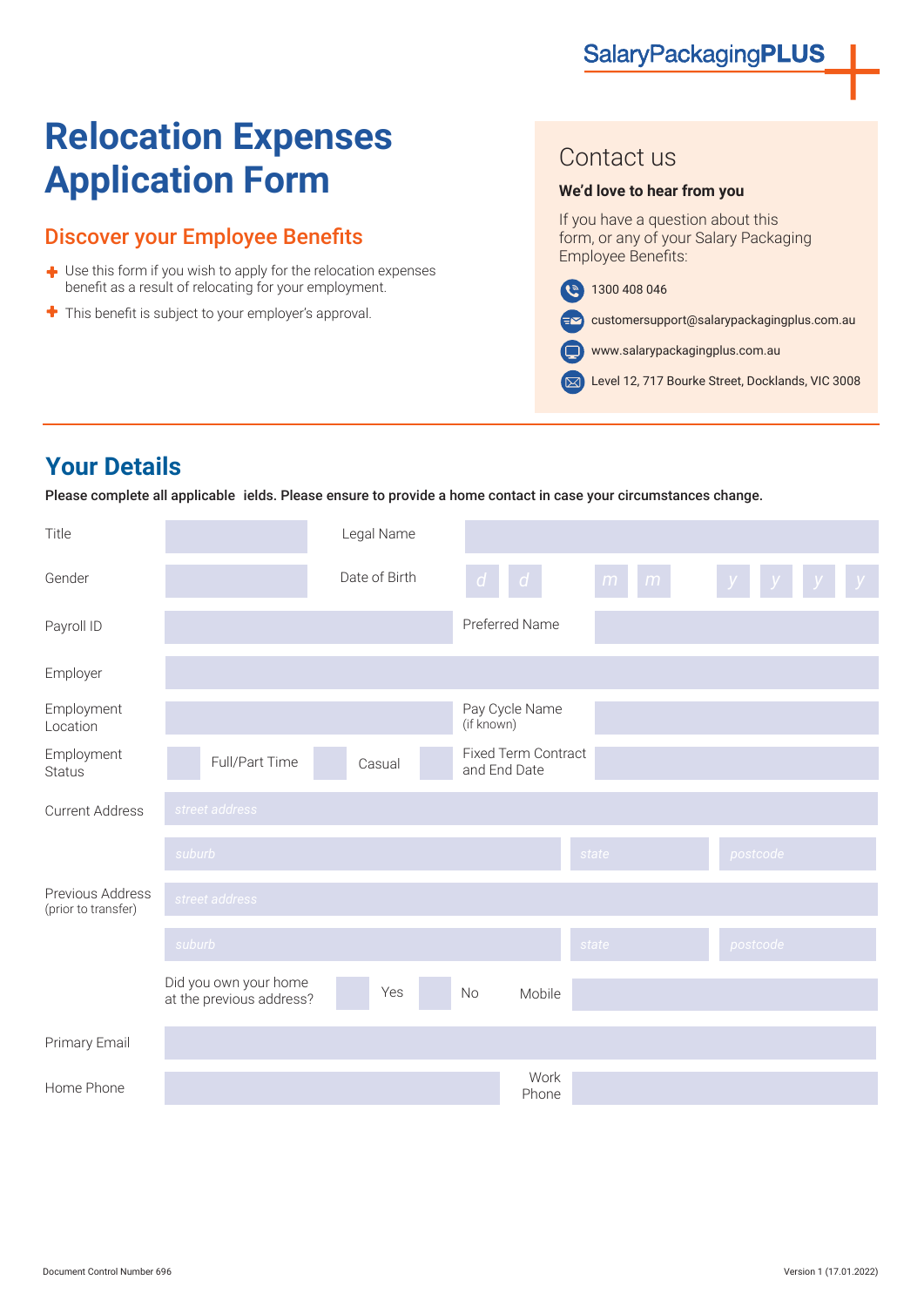## **SalaryPackagingPLUS**

#### Offer of employment dated

Employment/Transfer commenced

Please note: all relocation applications must be supported by a copy of your employment offer (or similar document) that clearly identifies the date on which you were notified of the new role

I have attached a copy of my employment offer (or similar) to this application, as required.

| Expenses relating to sale of house at the below address: |                 |               | Date of sale                           |  |
|----------------------------------------------------------|-----------------|---------------|----------------------------------------|--|
|                                                          |                 |               |                                        |  |
| <b>Type</b>                                              | <b>Supplier</b> | <b>Amount</b> | Details (attach tax invoices/receipts) |  |
| Advertising                                              |                 |               |                                        |  |
| Agents commission                                        |                 |               |                                        |  |
| Legal fees                                               |                 |               |                                        |  |
| Other                                                    |                 |               |                                        |  |

#### Expenses relating to removal or storage at the below address:

| <b>Type</b>      | <b>Supplier</b> | l Amount | Details (attach tax invoices/receipts) |
|------------------|-----------------|----------|----------------------------------------|
| Removal expenses |                 |          |                                        |
| Storage expenses |                 |          |                                        |

#### Expenses relating to temporary rental at the below address:

| <b>Type</b>                     | <b>Supplier</b> | <b>Amount</b> | Details (attach tax invoices/receipts) |  |
|---------------------------------|-----------------|---------------|----------------------------------------|--|
| Rent<br>(Does not include bond) |                 |               |                                        |  |
| Other                           |                 |               |                                        |  |

Please note - in order to claim temporary accommodation costs you must complete the Temporary Accommodation Delcaration attached at the end of this form.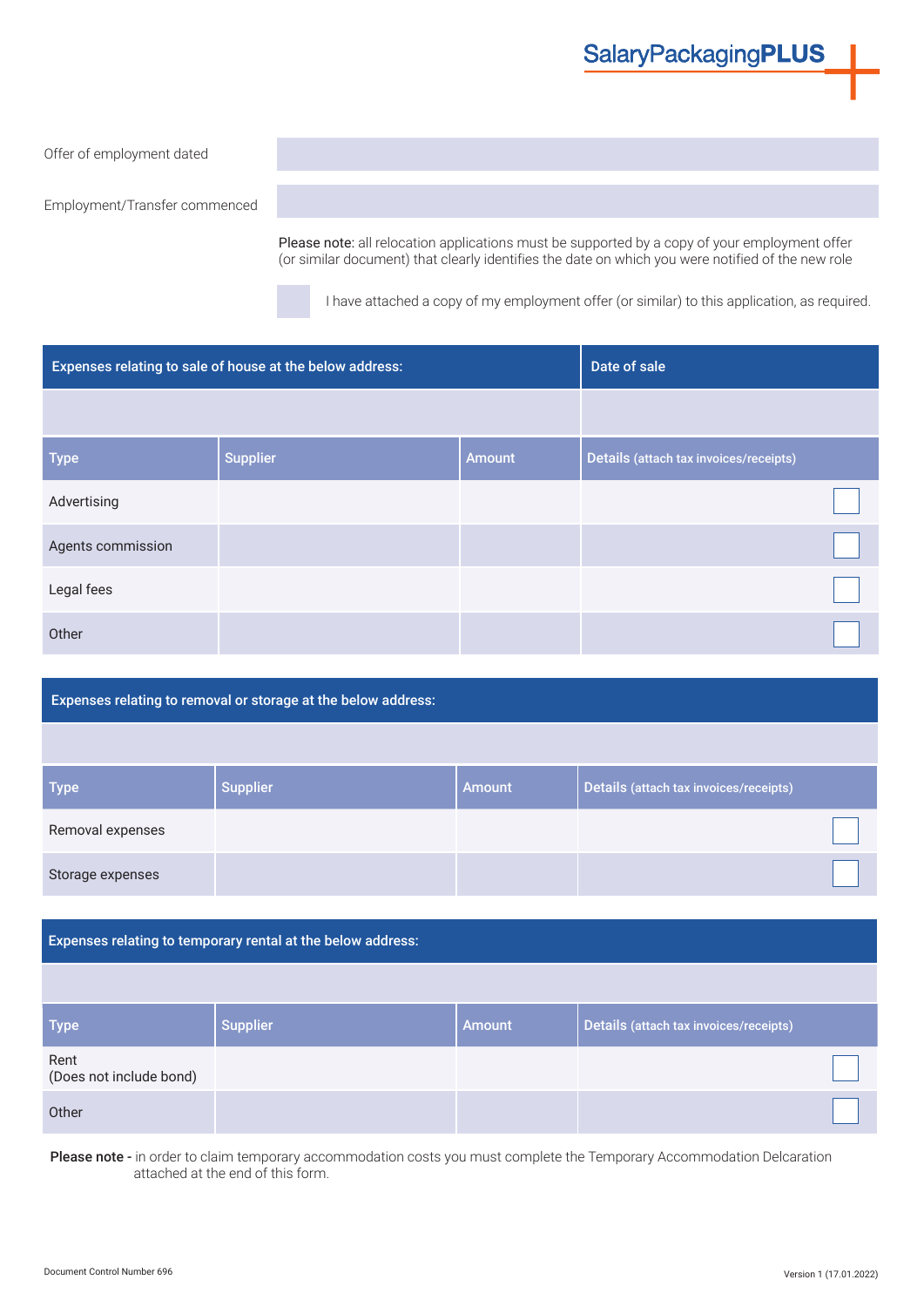| <b>Expenses relating to family transport/travel</b> |                 |               |                                        |  |
|-----------------------------------------------------|-----------------|---------------|----------------------------------------|--|
| <b>Type</b>                                         | <b>Supplier</b> | <b>Amount</b> | Details (attach tax invoices/receipts) |  |
| Travel cost                                         |                 |               |                                        |  |
| Accommodation costs                                 |                 |               |                                        |  |
| Meal costs                                          |                 |               |                                        |  |

| Expenses relating to purchase of house at the below address: |                 |               | Date of purchase                       |  |
|--------------------------------------------------------------|-----------------|---------------|----------------------------------------|--|
|                                                              |                 |               |                                        |  |
| <b>Type</b>                                                  | <b>Supplier</b> | <b>Amount</b> | Details (attach tax invoices/receipts) |  |
| Stamp duty                                                   |                 |               |                                        |  |
| <b>Borrowing expenses</b>                                    |                 |               |                                        |  |
| Legal fees                                                   |                 |               |                                        |  |
| Other                                                        |                 |               |                                        |  |
| <b>TOTAL BENEFIT</b>                                         |                 | Ŝ             |                                        |  |

### Employee Declaration

Please attach all supporting documentation. Your package will not commence until all documentation is received. Please complete the Temporary Rental Accommodation Declaration over the page if applicable.

#### I declare that:

- I have genuinely relocated as a result of my employment with
- I have read and understood the conditions relating to the Relocation Expenses benefit
- I am claiming only for expenses incurred personally by me
- I have not included any expenses for which I have been or will be reimbursed by my employer or any other third party
- I have read and agree to the terms and conditions of salary packaging as set by [SalaryPackagingPLUS](https://www.salarypackagingplus.com.au/termsandconditions)

I have read and agree to the Privacy Policy which can be found at <https://www.leaseplusgroup.com.au/privacy>

| igned | )ate |  |
|-------|------|--|
|       |      |  |

#### SalaryPackagingPLUS use only

Confirmation of employee eligibility for this relocation benefit has been obtained from the employer as follows:

| Confirmed<br>by: (Name) | Date                       |  |
|-------------------------|----------------------------|--|
| Title                   | Method of<br>Confirmation: |  |